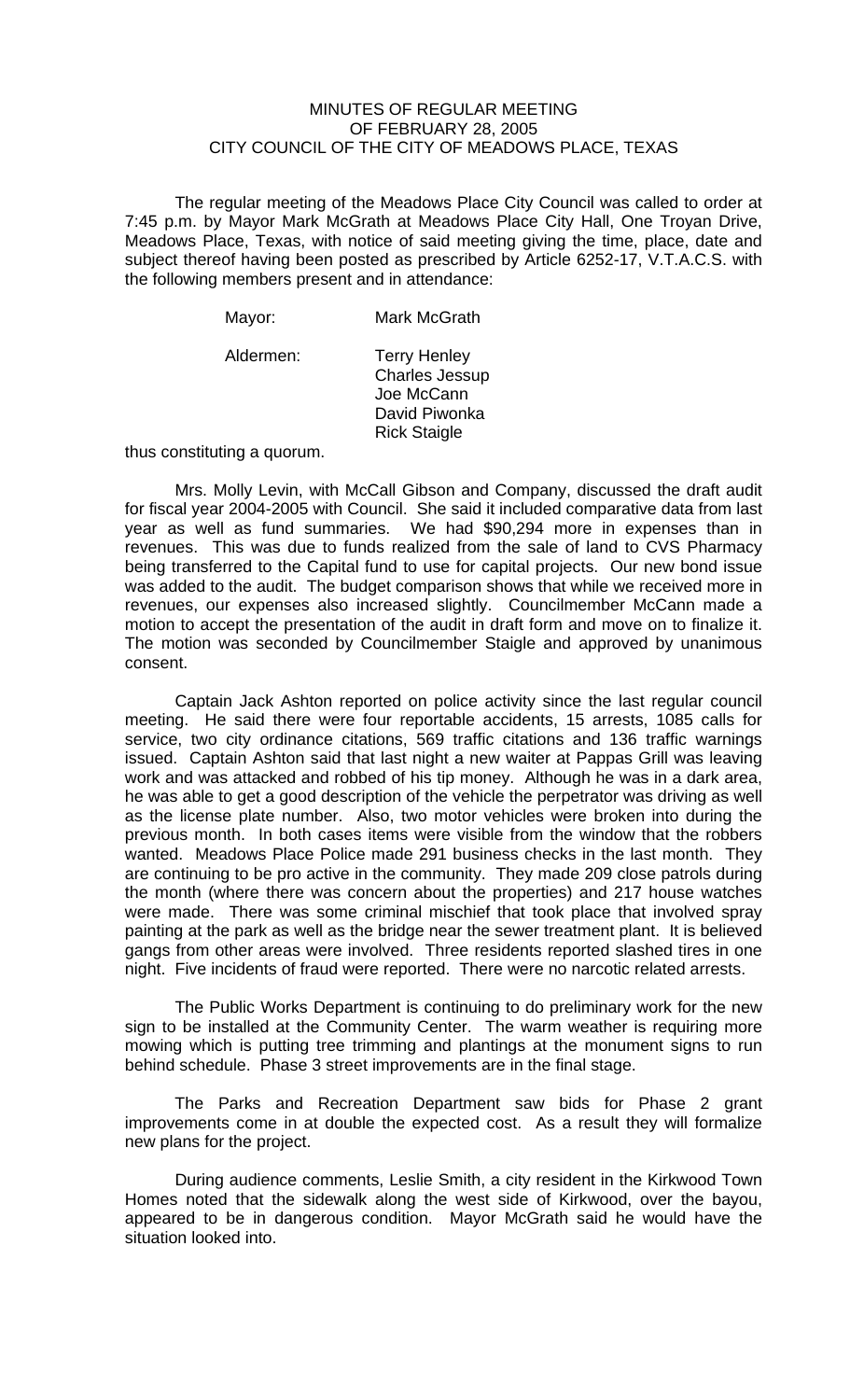During Mayor's comments, Mayor McGrath reminded everyone that Meadows Elementary PTO was holding the first "Old Towne Meadows" this Friday from 5:30 to 9:00 p.m. at the school.

During Council comments, Councilmember Henley said he will be attending the Association of Mayors, Council and Commissioner's meeting in Corpus Christi. School finance will be one of the topics discussed.

Councilmember Piwonka said he recently was invited to a Boy Scout event where Meadows Place received a Charter Partner Award. Meadows Place, and before them the Meadows Community Improvement Association, has held the Charter for Troop 301 since it was formed. Over 40 boys became Eagle Scouts during this time. A recent ruling prohibits any governmental entities from chartering Scout Troops. Sugar Creek Baptist Church holds the new charter for this group. Mayor McGrath and Council expressed their appreciation to Alderman Piwonka for all the work he has done for Scouting.

Councilmember Henley then made a motion, seconded by Councilmember McCann, to approve the minutes of the January 24, 2006 Public Hearing and the January 24, 2006 regular meeting as presented. The motion carried unanimously.

Council then acknowledged receipt of a recommendation from the Planning and Zoning Commission concerning a proposal to amend Chapter 24 of the Code of Ordinances of the City of Meadows Place, entitled "Planning and Zoning Regulations," Article V, entitled "Zoning Regulations," Division 1, entitled "Zoning Districts and Regulations of General Applicability," by adding thereto a new Sub-section (3), to section 24-514, entitled "Off street Parking and Loading," to subsection (b) entitled Required parking". The Commission recommended approval of the proposal which will require garages on all newly constructed residences. Councilmember Jessup made a motion to accept the Planning and Zoning's recommendation as read. Councilmember Staigle seconded this motion which carried unanimously.

Mayor McGrath then read the caption to the following ordinance:

**AN ORDINANCE AMENDING CHAPTER 24 OF THE CODE OF ORDINANCES OF THE CITY OF MEADOWS PLACE, ENTITLED "PLANNING AND ZONING REGULATIONS", ARTICLE V, ENTITLED "ZONING REGULATIONS", DIVISION 1, ENTITLED "ZONING DISTRICTS AND REGULATIONS OF GENERAL APPLICABILITY", ENTITLED "OFF-STREET PARKING AND LOADING", SUBSECTION 24-514(B), ENTITLED "REQUIRED PARKING" BY ADDING THERETO A NEW SUBSECTION (3) TO SECTION 24-514(B): "EVERY BUILDING SITE WITHIN ANY RESIDENTIAL DISTRICT MUST HAVE A GARAGE AS DEFINED IN SECTION 24-202(60)".** 

Councilmember Piwonka made a motion to adopt the ordinance, numbered **2006-03**, making it mandatory for garages to be built with newly constructed residences as presented. Councilmember Henley seconded this motion which carried unanimously.

Mayor McGrath then read the caption to the following ordinance:

**AN ORDINANCE CALLING AN ELECTION FOR THE CITY OF MEADOWS PLACE, TEXAS, TO BE HELD ON SATURDAY, THE 13TH DAY OF MAY, 2006, FOR THE PURPOSE OF ELECTING CITY OFFICIALS, PROVIDING FOR EARLY VOTING AND PROVIDING FOR NOTICE OF SAID ELECTION**.

Mayor McGrath explained that this year the Mayor and three Aldermen, Positions One, Two and Three are up for election. The election will be held on May  $13<sup>th</sup>$  and a special meeting will be held on May  $16<sup>th</sup>$  at 7:00 p.m. to canvass the results. The City will enter into a joint election agreement with Fort Bend County, Fort Bend